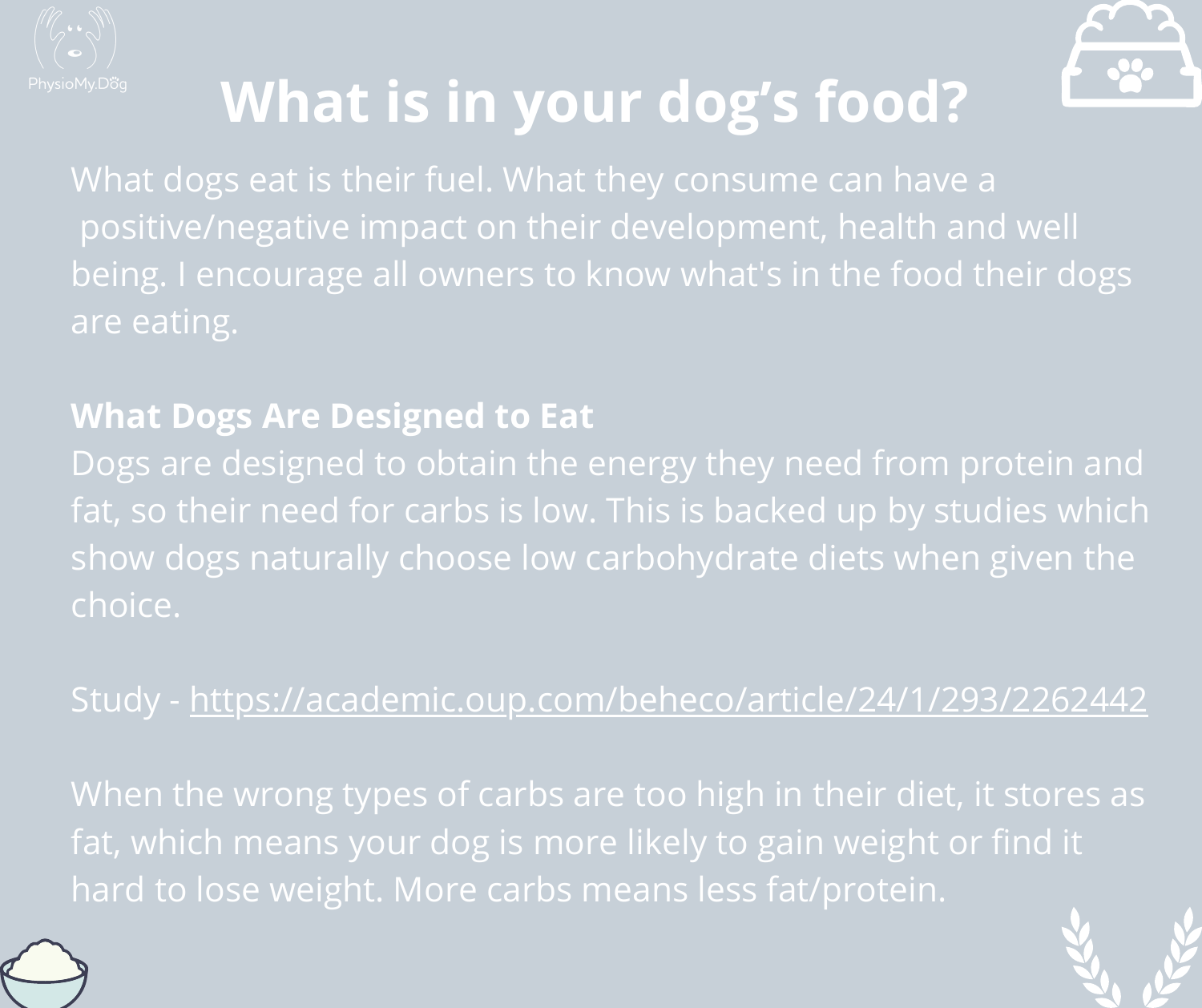



# **Good Carbohydrates = Complex Carbohydrates - Fibre**

But like most things, things are not always as simple as we would like. Fibre is classed as carbohydrate and can be good for our dogs ... so the right type of carbohydrate & amount can be useful.

Prebiotic is a type of fibre (but not all fibre is prebiotic). To be classified as a prebiotic, the fibre must pass through the GI tract undigested and stimulate the growth and/or activity of certain 'good' bacteria in the large intestine.

Food examples you could add to the dog bowl include bananas, apples, strawberries, raspberries, blueberries, spinach, broccoli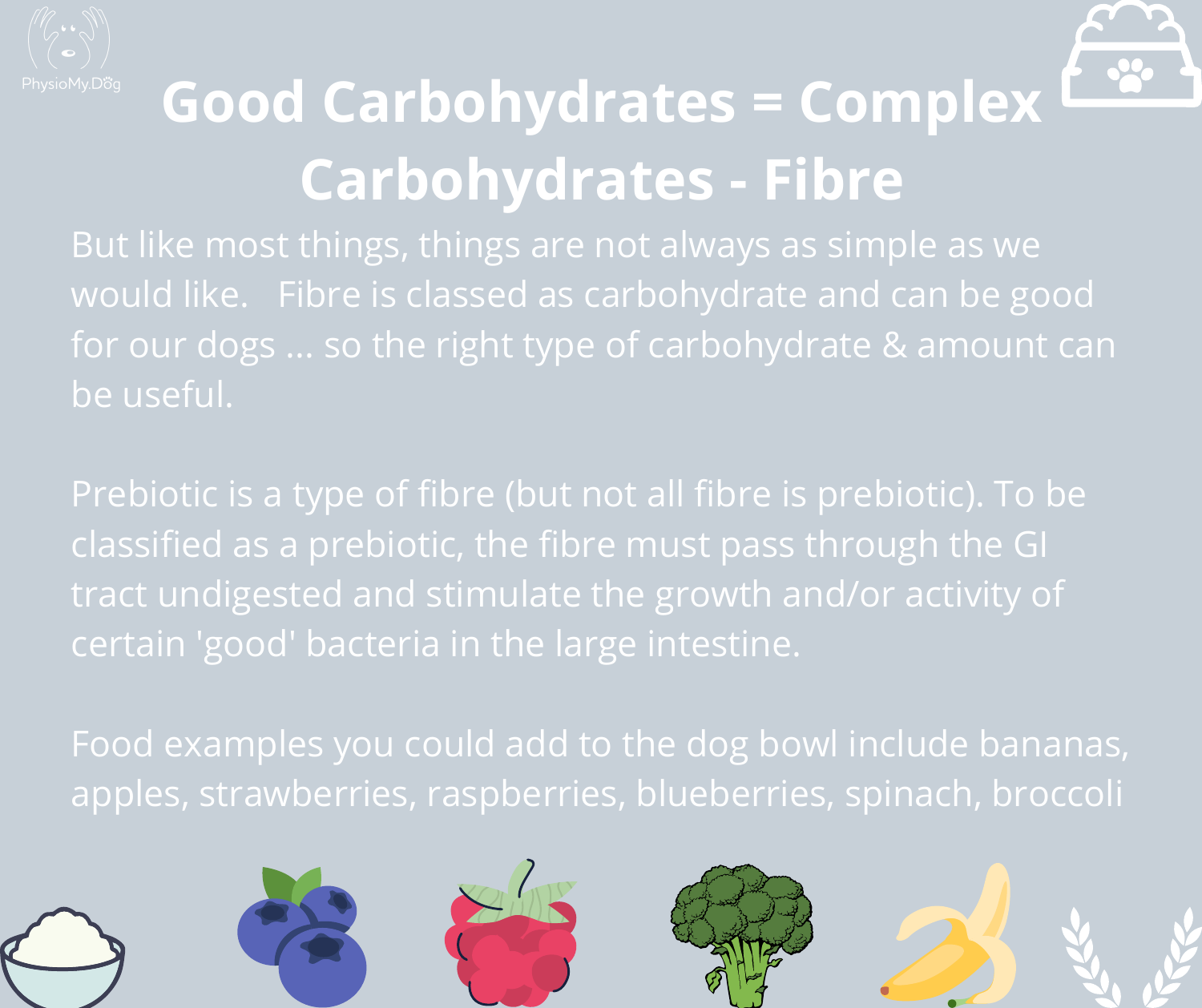# **How To Calculate How Many Carbs in your Dog's Dry Food**

**But how do we know how many carbs are in the food we're feeding our dogs?**

moisture & ash from the guaranteed analysis and subtract from 100. You can usually find this on the packaging , food manufacturer website or [https://www.allaboutdogfood.co.uk](https://www.allaboutdogfood.co.uk/)

If ash isn't listed, use 6% as an average. Here's an example:

- 
- 
- Fibre 4% 3.
- Ash 6% 4.
- Moisture 10% 5.



Add:  $26\% + 14\% + 4\% + 6\% + 10\% = 60\%$ Subtract from 100: 100% – 60% = 40% **The carb content of example is 40%**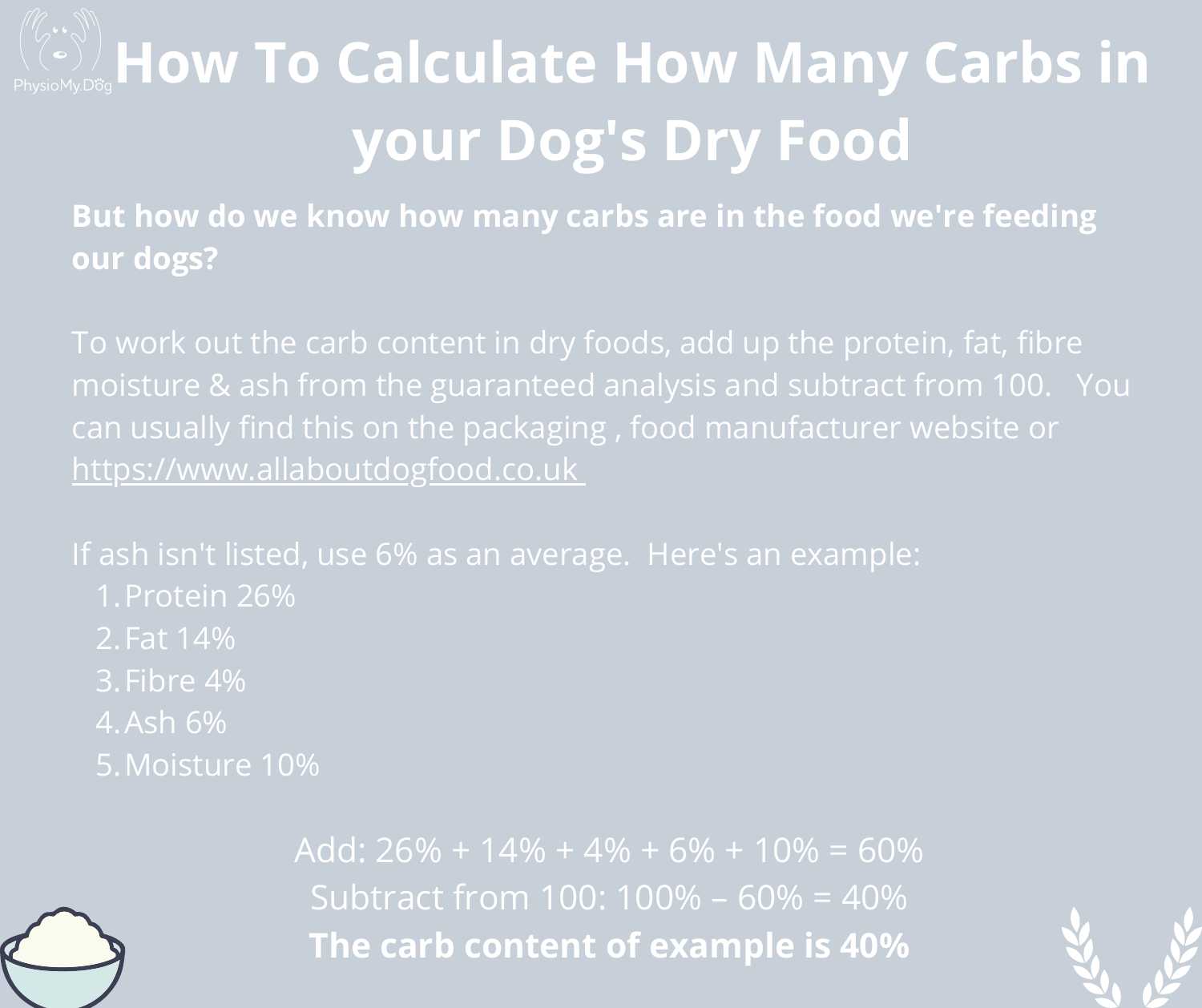



**Good = dog foods with less than 20% carbs from starch**

**Better = dog foods with less than 15% carbs from starch**

**Best = dog food with less than 10% from starch**

So if your current dog food is higher, you might want to think about looking at alternatives. Here's a great website to get you started

<https://www.allaboutdogfood.co.uk/>